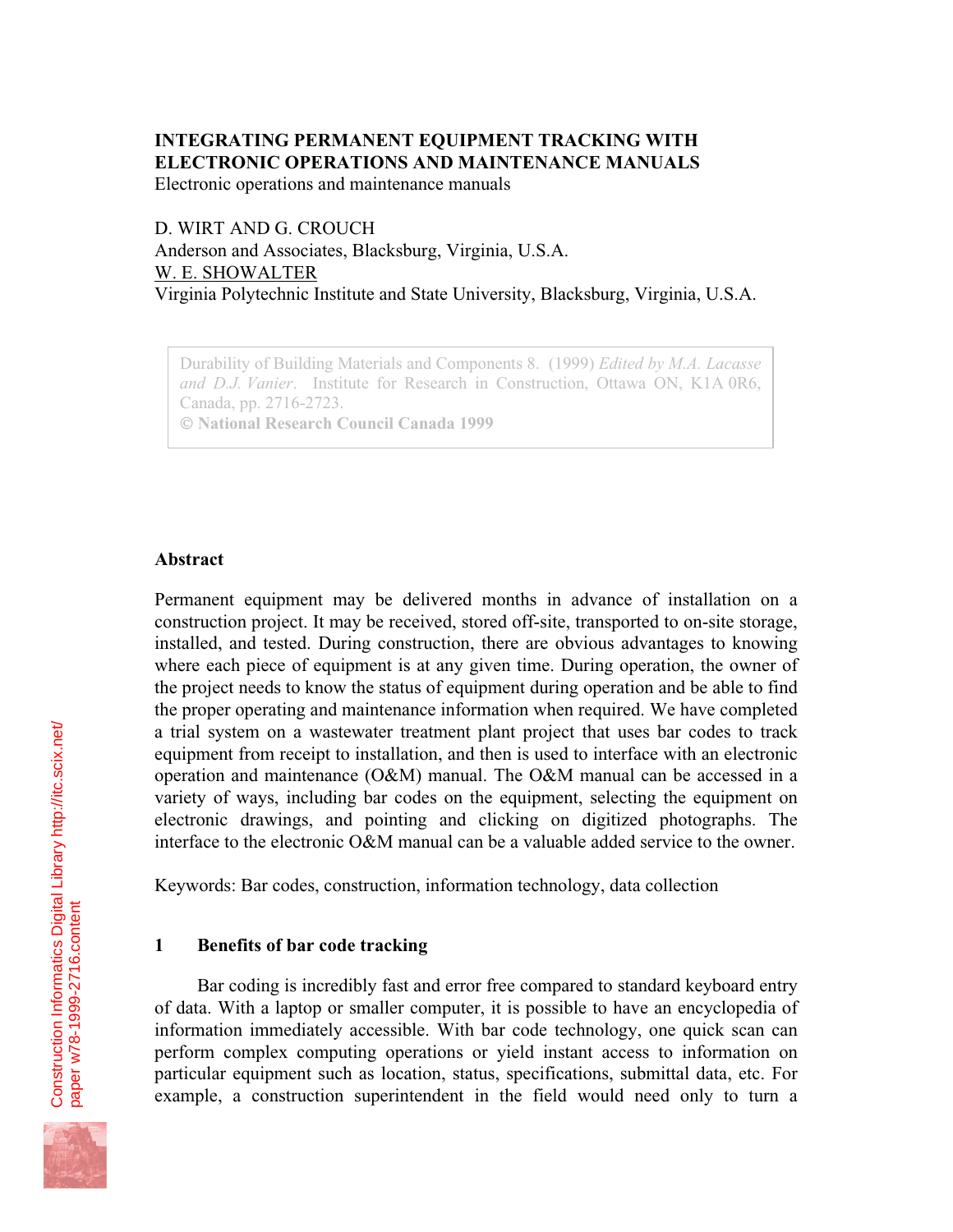notebook computer on, scan a bar code, and end up logging current time, location, site conditions, or even pinpoint a certain item in a huge database and review the appropriate specifications or specification manual.

Manufacturing companies recognized the potential for increased production using bar codes over a decade ago. Bar coding is often the primary foundation to computer automation of manufacturing. A bar code system integrated with automated material handling helped General Electric reduce the manufacturing time of aircraft engine components by 30% and boosted productivity by 50%; boosting production from 207,000 units to more than 320,000 units with essentially the same work force (Pashall, 1986). Additional benefits included reduced cycle times, reduced work-inprogress inventory, and nearly perfect work-in-progress tracking accuracy.

Merchandise distribution companies also recognize the potential of using bar codes for increasing production capacity. As Elizabeth Arden's business grew, the traditional solution for increased capacity was to add more workers at their primary distribution center in Roanoke, VA. However, the faster the workers picked merchandise for shipping, the longer it took to get orders out the door (Field, 1997). Bar coding proved to be the core of the solution. A Code 39 bar code is automatically assigned to each order the moment the order is taken from the customer. Bar code scanners are strategically placed along the conveyor system, from empty carton stage to the end of the dock, as well as on all forklifts, for permanent tracking through the entire process. Radio frequency (RF) communication with all scanners permits realtime tracking of all cartons as well as real-time inventory management from any terminal in the facility. Bar coding permitted the use of an automated picking system, automated conveyor sorting, and an automated weigh-in-motion system.

Benefits for Elizabeth Arden were tremendous: a 24 hour operation was reduced to 8 hours a day, with a reduction of full-time work force from 180 to 120 employees for the same workload. During the peak season, the temporary work force was reduced from 150 to 30 employees. The \$3 million system had a two-year return on investment. Over 3,000 customers can now expect same-day shipping perfume goods where before it was often a week or more, enjoying virtually 100% shipping accuracy. Elizabeth Arden now has immediate visibility in inventory control because of radio frequency and bar code systems.

## **2 Bar codes in construction**

The Construction Industry Institute undertook a study of bar code applications in construction (Bell and McCullouch 1988, Bell and Gillis 1989). A review this work is not possible here, but it forms the foundation for this project. Many others have published work in the application of bar codes to construction as well. This paper presents one application.

Many large construction companies are using bar codes to manage aspects of their work. They see the reduction in potential for errors and the speed of entry as the primary benefits. Included are Fluor Daniel, M. W. Kellogg, Bechtel, and H. B. Zachary; focusing on areas such as small tool tracking, time and attendance, structural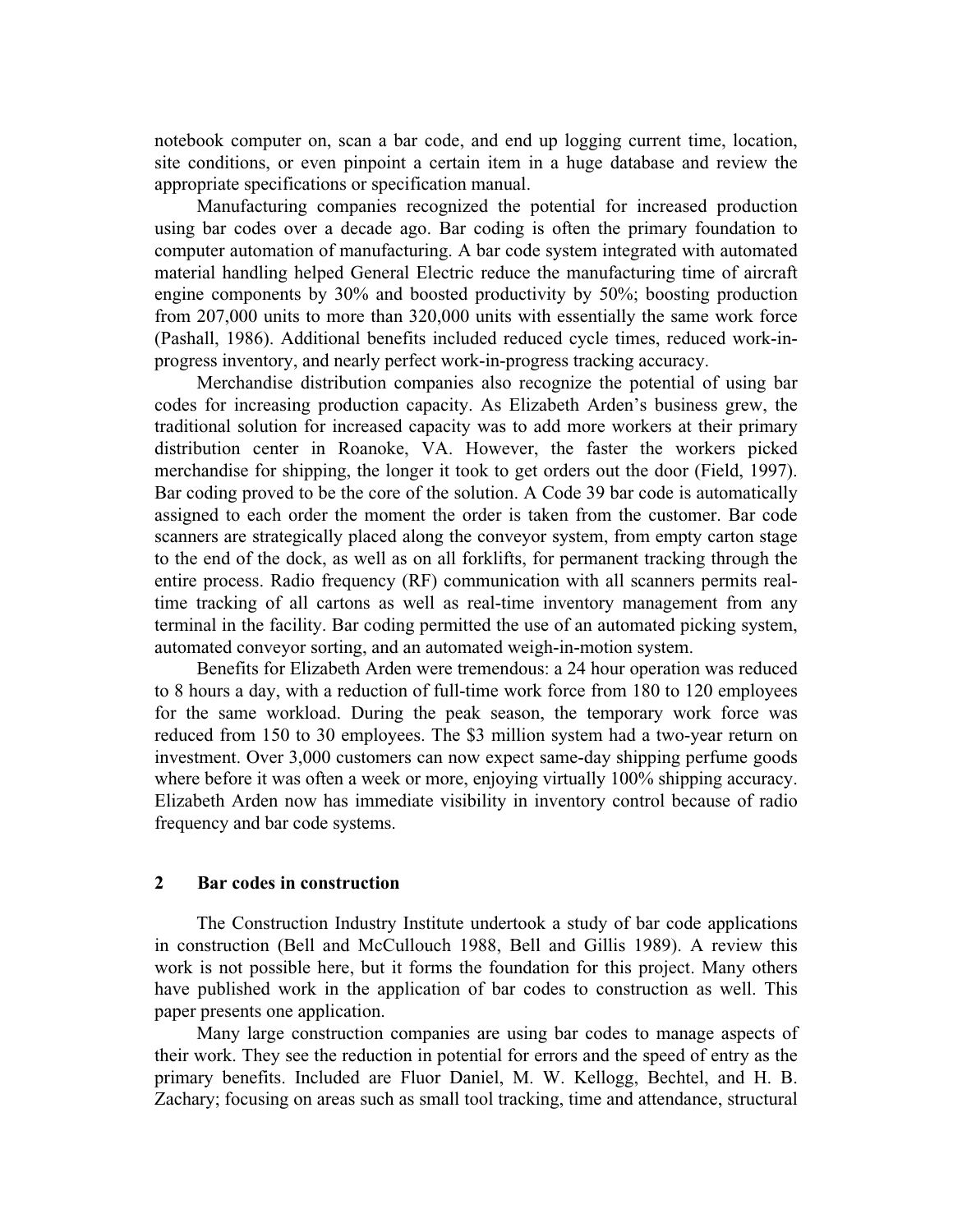steel tracking, materials management, and workflow.

With the recent increase of commercially available and user-friendly bar code systems, small and medium-sized construction companies can take advantage of bar codes in managing their work. In the fall of 1996 the Virginia Tech Construction Affiliates, a partnership between Virginia Tech and a consortium of construction companies, became interested in studying field data acquisition applications. A significant portion of the resulting Field Data Acquisition Project was permanent equipment tracking, with an effort to apply existing bar code technologies to applications in the construction industry.

Permanent equipment tracking is particularly suitable to the design and construction of wastewater treatment facilities. State regulatory commissions are stringent on operation and maintenance (O&M) requirements of wastewater facilities, because a shutdown of a system could pose a serious health threat to a community of people. On typical construction projects, O&M manuals are compiled from submittal information from equipment manufacturers; submittals often end up on-site, at the engineer's office, at the contractor's office, etc. For wastewater facilities, the state regulatory commission requires that the engineering design firm for the project prepare and bind an O&M manual including all pertinent submittals, and certify that all facility information is included and accurate.

At the beginning of this study, Anderson and Associates, Inc., a member of the Virginia Tech Construction Affiliates, was managing the design and construction of the Fort Chiswell Wastewater facility in Wythe County, VA. Anderson was interested in taking the O&M preparation one step further and considering the possibility of providing an electronic O&M manual as a value-added service for the contractor and owner.

Potential benefits of an electronic O&M manual are numerous. During construction, the contractor could immediately know the location and status of equipment by taking a virtual site tour using electronic drawings, or scanning a bar code on a particular piece of equipment. During operation, the owner could access equipment information in the same manner, and review specifications, maintenance logs, or any other information that would be linked to the electronic tracking system. Likewise, the owner could go to a particular piece of equipment and scan a bar code and access with guaranteed accuracy the same information. Such information could help avoid common problems, such as ordering an incorrect repair part for a pump because of mistakenly reading the O&M specifications for the wrong pump, a potentially costly and serious mistake.

The scope of this project was to develop a PC based electronic tracking system using linear bar code technology and commercially available software. The first objective is equipment tracking during the construction phase. The second objective is to link the information to an electronic operation and maintenance system for the owner during the operation phase.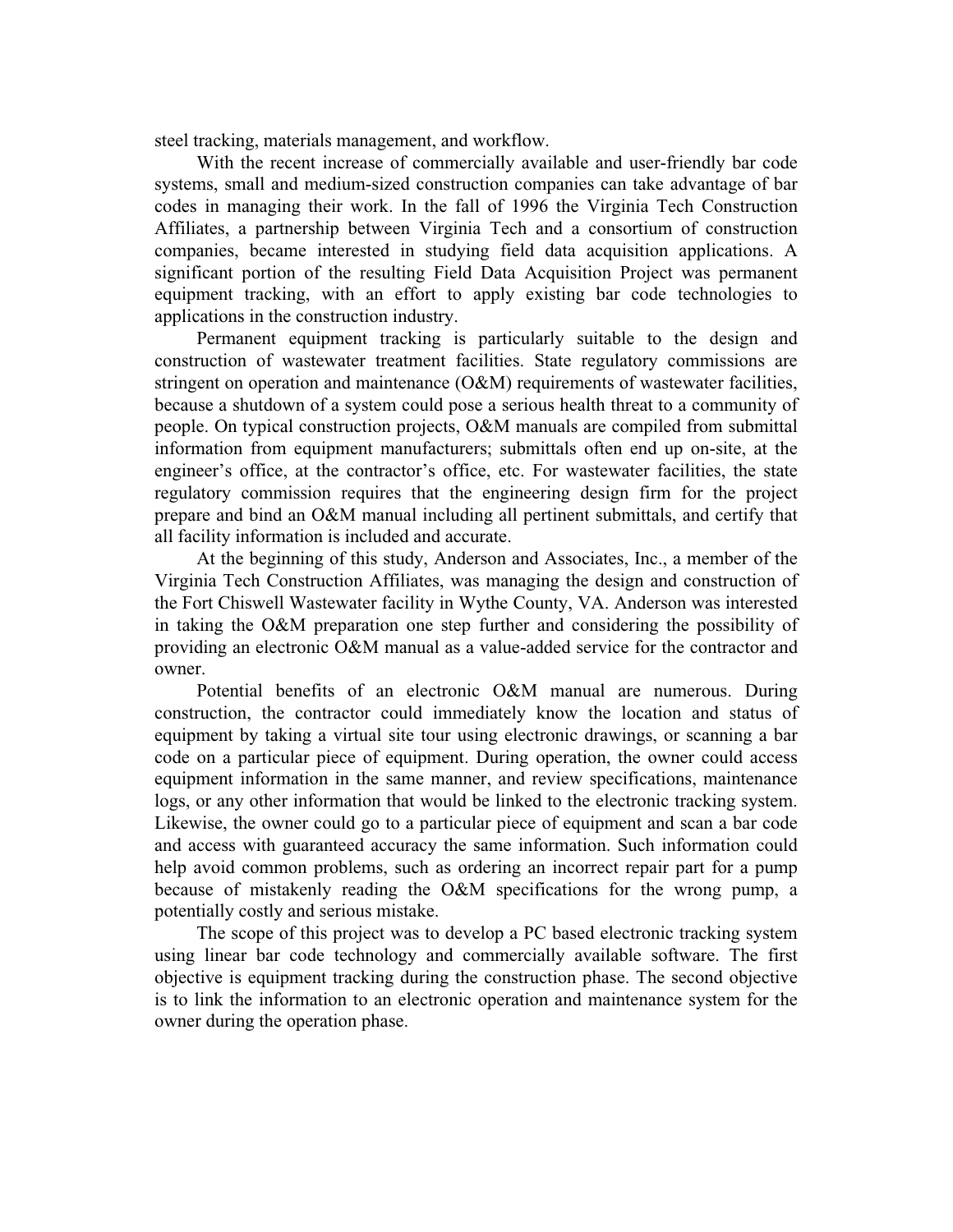## **2.1 Permanent equipment tracking project**

**Selected site** – Fort Chiswell Wastewater Project, Wythe County, Virginia. With the assistance of Anderson & Associates, Inc. and W. Rogers Construction Company, a 500,000 gallon per day wastewater treatment facility was used as a pilot project. The \$3.3 million project was in the construction phase at the time of this study, and much of the equipment was still arriving to either the site or W. Rogers' warehouse, ideal for testing bar-code applications.

**Bar code labels -** Compliance labeling versus labeling at receipt – Compliance labeling refers to product suppliers complying with standardized bar coding labels on products as required by the customer. Many manufacturers and retailers require their suppliers to become electronic commerce trading partners: product must be bar-code labeled per specified guidelines prior to shipment to allow electronic shipment tracking and to coordinate product identification in the customer's database.

Compliance labeling was not considered in this project. Given the small scale of this project, such a requirement was not deemed necessary. Nor would it be practical since the construction of the facility was concurrent to this study. However, on a large project with a large inventory of equipment, or especially where materials such a fenestration goods have a wide array of sizes very similar in appearance, compliance labeling could be a real asset to electronic tracking. In this case, it was considered more rational to label equipment at time of receipt.

Code 39 bar code symbology was used for this study. Code 39 is the most frequently used symbology in manufacturing and industrial bar code systems (Lee, 1997). It allows a variable length code of any of the 128 alphanumeric ASCII characters and is an easily read code in terms of scanning.

A critical link in a bar code system is the durability of the bar code labels in the working environment. The harsh construction environment poses a serious threat to the quality of the bar code system, and continues during operation for a wastewater facility as studied for this project. If a label cannot withstand the environment, and thus cannot be read by a scanner, the bar code system is rendered inoperable. The focus of this study did not include label durability. Metal-etched bar code tags along with specialty products such as Bumpy Bar Code<sup> $\mathsf{m}$ </sup> are commercially available, and a fair amount of construction research has focused specifically on label durability in the construction environment. It is worth noting here that label durability be a primary consideration when developing a permanent tracking system.

**Equipment labeling -** An initial challenge was being able to effectively label equipment, regardless of the location that it was received. Ideally, any location receiving equipment would have a bar code reader for automatic data input. Realistically, as may be expected on an actual project, equipment may arrive and a bar code reader is not accessible. The method chosen to accommodate varied conditions of receipt was to furnish an equipment receipt log, having paired labels beside of each entry. As a piece of equipment arrives on-site or to off-site storage, a bar code tag is placed on the equipment. Data is then entered directly into the database if the bar code system is available. Else, data is entered in the log next to the remaining identical bar code label, or the remaining label is peeled off and placed on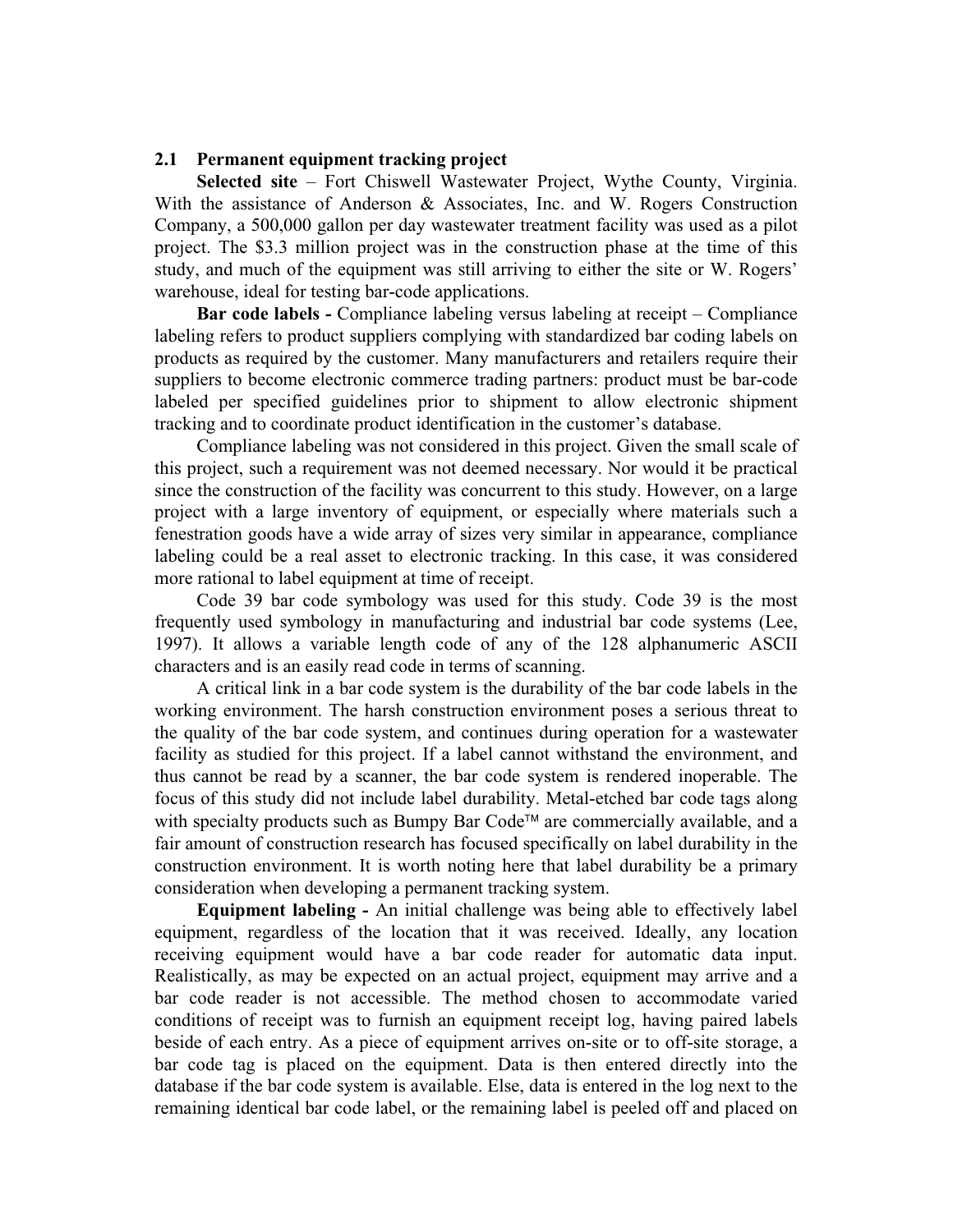the equipment invoice for keyboard data entry.

There were several advantages to this labeling method. For the small size and relative complexity of this project, it was not deemed necessary to have the bar codes coordinated with database entries prior to equipment receipt. Rather, as invoices are logged, bar codes could be coordinated at that time. Also, a metal etched label or other type of specialty label could easily be substituted for the equipment label for durability requirements.

**Computing and bar code platform** – Microsoft Windows was chosen for the operating environment. Many construction companies are using Windows or NT for office personal computing, and especially so in field applications. Specifically, Microsoft Office® was used, providing powerful and economical capabilities for integrating bar coding technology with database and CAD technology. Microsoft Word, Excel, Access, or any other similar Windows applications are likely candidates for building an equipment database, and subsequently an electronic O&M manual. This is advantageous since most PC users seem to stick to one application, such as Word or Excel, and will give almost any excuse to avoid learning other applications. Further, without the integration offered in the Windows environment, bar code systems usually require extensive custom programming, which is cost prohibitive in small-scale bar code systems as proposed herein.

The Wasp Nest<sup>®</sup> bar code package, by Informatics, Inc., has several features that were desirable for this project. Wasp Nest is a professional bar code scanning and labeling package designed to integrate bar coding into any Windows based applications. This package can turn any personal, laptop, or handheld computer into a complete bar code system in minutes. Labels can be generated, scanned, and decoded for all popular bar code symbologies. Labels can be printed using ordinary laser or ink-jet printers. Very little training is required to be quite proficient for users familiar to the Windows environment. Current costs for a one-user package range from \$200 street price for complete package with economical wand scanner to \$600 street price for same package with laser scanner and support for two-dimensional scanning. The package with wand scanner was used in this study. With built-in remapping features, bar coding can be powerfully integrated into tracking with little or no additional Visual Basic<sup>®</sup> programming required.

Visio Technical<sup>®</sup> provided a powerful means of integrating bar coding and the database and AutoCAD® site drawings together. The actual AutoCAD site plans were imported into Visio. Features that make Visio unique for this application are that custom shapes can be created that have built-in intelligence; an intuitive interface for linking to the bar codes and database information simply requires a good understanding of the Windows environment; advanced tracking capabilities can be performed if the user is adept with C, C++, or Visual Basic for Applications. Working drawings can be imported from any of the popular CAD software packages, and are fully editable. The result is that "smart" shapes can be created on actual site or building plans which can be linked to virtually any application that is Microsoft ODBC (Open DataBase Connectivity) compliant. In this case, a "smart" shape is created and placed on the drawing where each piece of equipment is currently located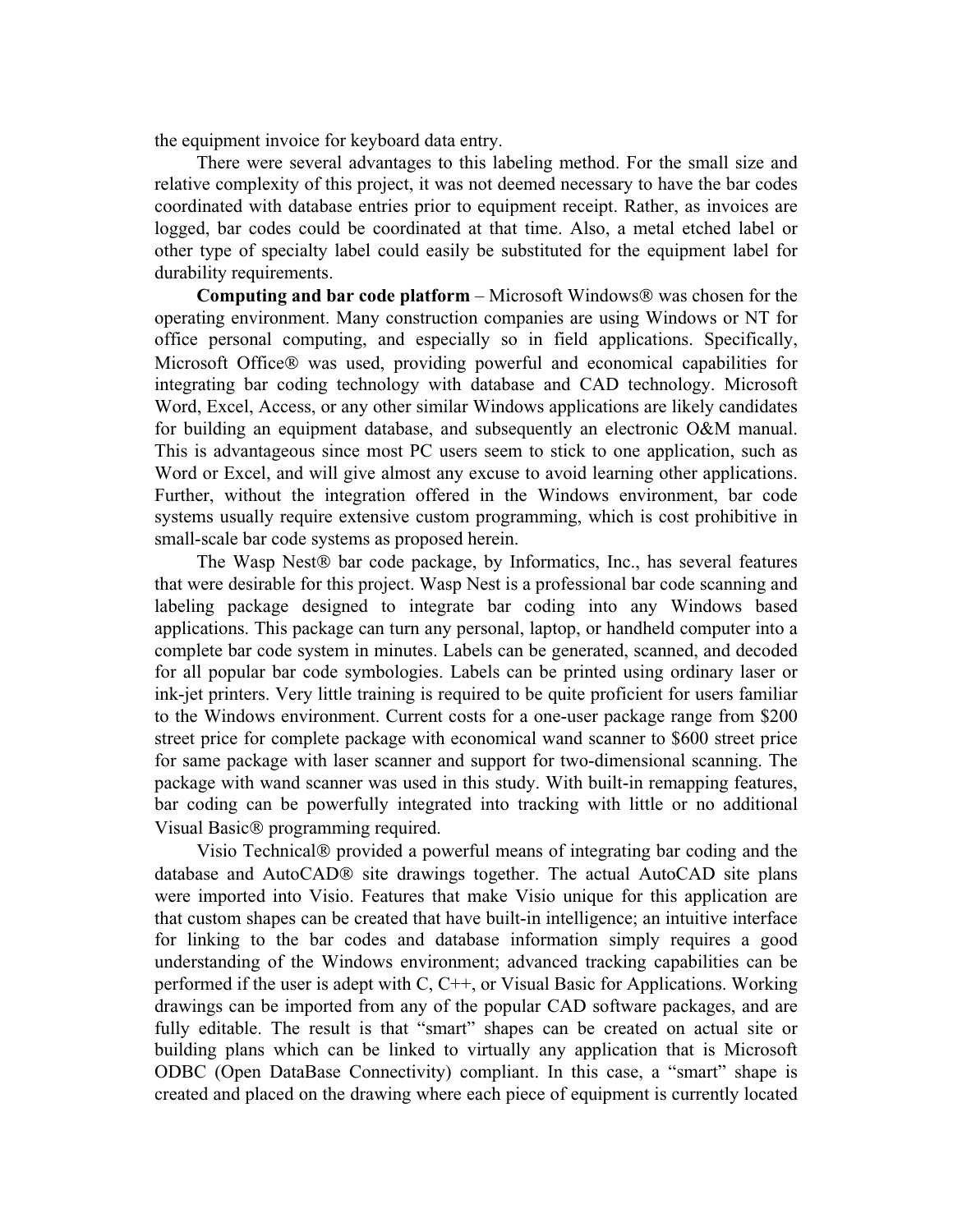on the site. The shape is then hyperlinked to the desired information in the database for status, location, specifications, or other desired information.

**Computer –** A Toshiba Pentium 120 notebook computer was used in this study, being portable, relatively fast, and having ample storage capacity. It was readily available and was a good fit for this project. The computer was loaded with the required software, and outfitted with a wand scanner.

One concern in using this setup was durability of a notebook computer in the construction field. A common criticism for computers in the construction field is lack of resistance to the harsh environment, especially from being dropped onto the ground. It is worth noting that the initial intention for field use was to use a portable data terminal similar to, but more rugged than what United Parcel Service (UPS) and Federal Express use. However, a sales associate for a prominent bar code manufacturer said that admittedly, bar code equipment has not been developed to date, by his company, that is intended to meet the rugged requirements of the construction field. And so, considering the ability to integrate all of the commercially available components using the Windows platform, along with the power of having a complete database with intelligent electronic drawings, a notebook computer was considered to be the best option.

# **2.2 Using the bar code system**

The initial step on the construction site was to bar code label permanent equipment. Bar code labels were affixed to equipment stored on site as well as several pieces already installed. Digital photographs were then taken of each piece.

At the same time, the electronic layout was taking shape in terms of tracking software for the contractor during construction. The site and building plans for the project, in AutoCad® Release 13, were imported into Visio Technical in fully editable format. Some extraneous information was deleted to optimize processor speed. When equipment was bar code tagged, a smart shape was also created on the electronic site plan, corresponding to the current location. The bar code decoder was remapped so that when scanned, the particular bar code would direct the user to the location on the site plan. By hyperlinking the smart shape, a powerful feature of Visio, the user selected the shape and was directed to a page with digital photograph of the equipment, current status, and related specifications. An important note is that the shapes can be linked in the same manner to any ODBC compliant applications desired.

In practice, while the contractor is using the electronic layout for construction tracking, the design firm would be building the electronic O&M manual on the same electronic framework. Some manufacturer's operations and maintenance manuals are available on electronic media. Other submittals received in paper form, would be digitally scanned into an ODBC compliant application, such as Microsoft Word, Excel, or Access.

For the O&M manual, smart shapes were hidden where the permanent equipment was shown on the plans. The bar code decoder again was remapped so that a bar code scan directed the user to the piece of equipment on the electronic plans. This configuration yielded a twofold result: a plant operator could directly scan a bar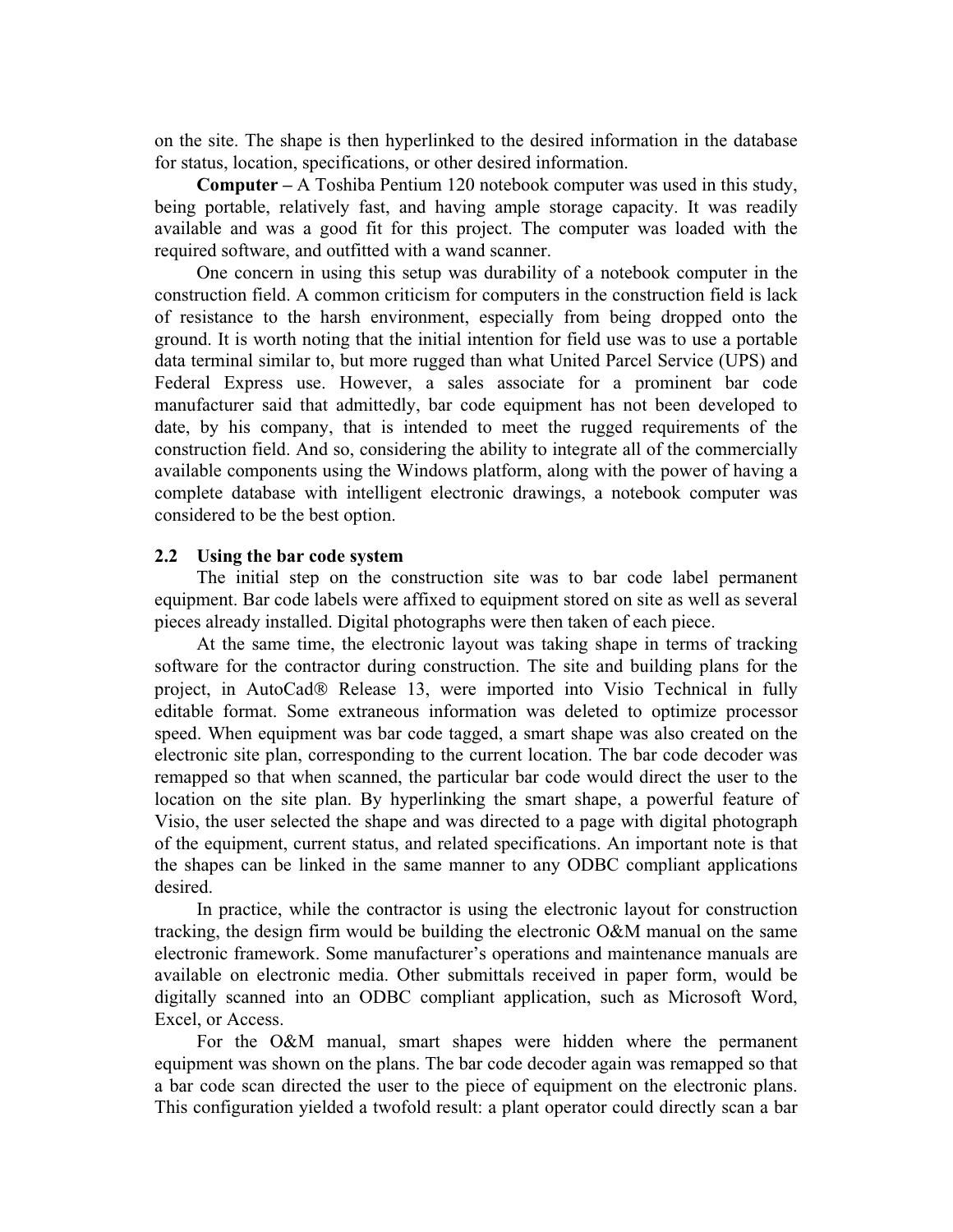code labeled piece of equipment, and would be directed to the plans to confirm a correct scan. Second, the operator could access the electronic drawings on the computer, and select the same piece of equipment from a remote location. From that point, selecting the shape would direct the operator to a digital photograph, corresponding O&M information, maintenance log, etc.

This project resulted in several significant implications. The cost of the software and bar code equipment was on par with any other software used in the typical office, and the cost of the computer basically depends on the level of compactness and performance desired. Anderson & Associates, Inc., being the design firm responsible for delivering the O&M manual, is highly computer oriented in their work, as are most design firms. The implication is that an electronic O&M database containing drawings, specifications, O&M, photographs, and even video imaging could be powerfully integrated, and delivered to the contractor and owner without great effort beyond what is already required. Further, this electronic package could be supplied on CD-ROM. This could be a value-added service, with opportunity for being paid services that are of value to the contractor and owner.

## **3 Conclusion**

Using the Wasp Nest<sup>®</sup> bar code package, along with Microsoft Office<sup>®</sup> and Visio Technical®, a bar coded electronic O&M manual was developed. The user can scan a bar code label that is attached to a particular pump, motor, etc. and access assembly diagrams, specifications, and log repair/maintenance data. The AutoCAD site drawings were also linked to the O&M manual. In this manner, the user opens the computer files of the site and building plans, selects the particular item, and accesses the same information while sitting at a remote location.

An important conclusion is that a database containing drawings, specifications, O&M, photographs, and even video imaging could be powerfully integrated using CD-ROM technology. This system, including costs, could be incorporated into a project at the planning stages, and carried throughout to project completion and into operation, with all parties using the same information.

# **4 References**

- Bell, Lansford C. and Bob G. McCullouch. 1988. "Bar Code applications in construction." Source Document No. 33. Construction Industry Institute, Austin Texas.
- Bell, Lansford C. and Joe K. Gillis. 1989. "Bar Code implementation guidelines and tutorial part I: Guidelines." Source Document No. 46 Part 1. Construction Industry Institute, Austin Texas.
- Field, Karen A. (1997). "Upgrade Cuts Two Shifts Out of the Work Day". Modern Materials Handling. April. pp 30-33.
- Lee, Glenn. (1997). "The Auto ID Book: Bar Coding and Automatic Identification Technlogies". Second edition. Informatics, Inc., Plano, TX.